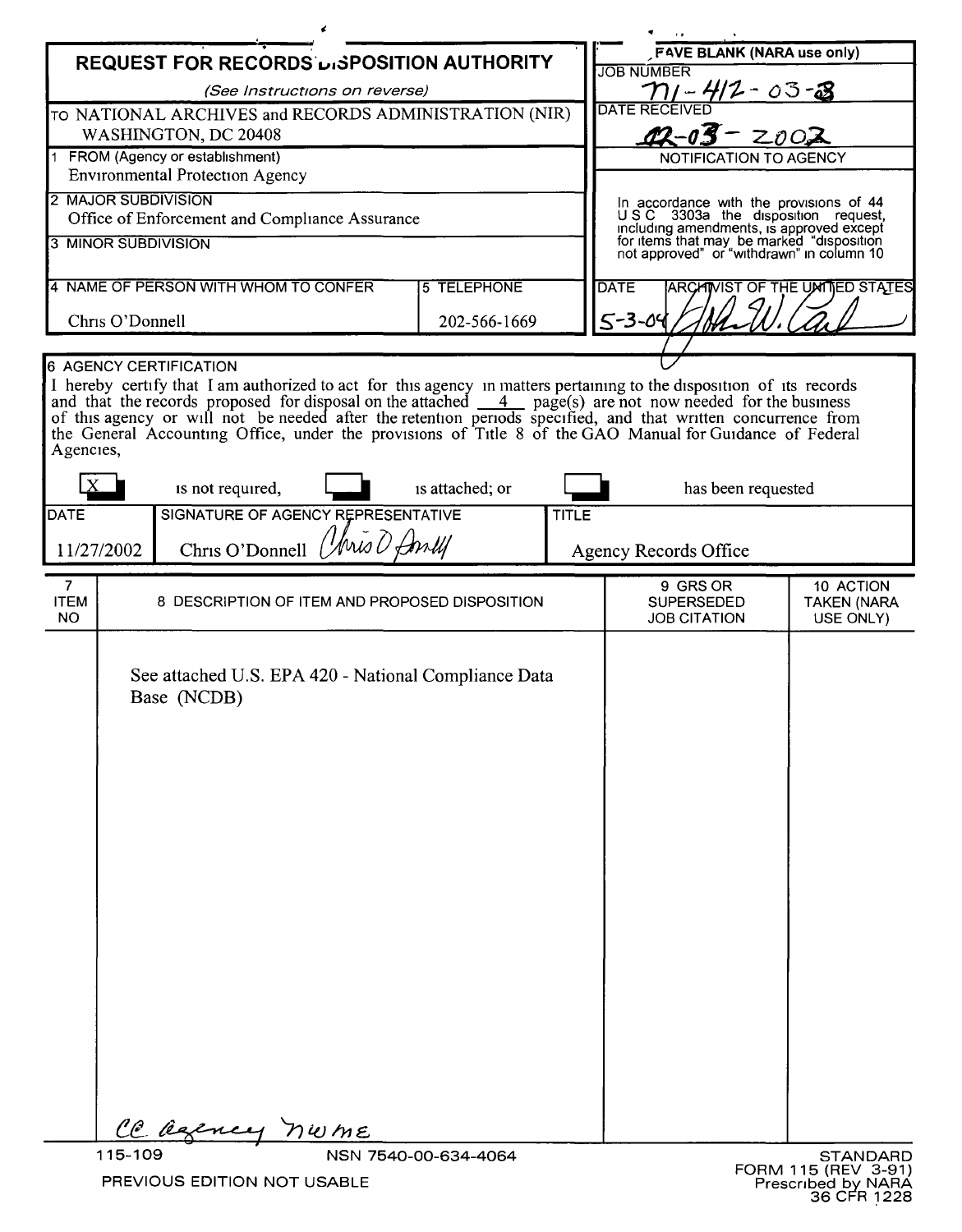# **EPA Records Schedule 420**

**Status:** FInal, *10/31/2009*

Title: National Compliance Database (NCDB)

**Program:** Enforcement and Compliance Assurance

**Applicability:** Agency-wide

**Function:** 108-025-08 - Comphance and Enforcement

## **NARA Disposal Authority:**

This schedule authorizes the disposition of the record copy in any media (media neutral), excluding any records already in electronic form. Records designated for permanent retention must be transferred to the National Archives in accordance with NARA standards at the time of transfer.

•  $N1-412-03-3$ 

## **Description:**

The National Compliance Data Base (NCDB) is a reporting application for managers at headquarters. The system tracks regional compliance and enforcement activity and manages the pesticides and toxic substances compliance and enforcement program at a national level. NCDB provides reportmg, retneval, and analytical capabilities that support all members of the user commumty. There are three categories of reports: (1) reporting and enforcement and compliance assurance priorities (RECAP) reports, (2) standard reports, and (3) ad hoc reports.

NCDB is the national repository of the 10 regional and headquarters FIFRA/TSCA Tracking System (FFTS) data and contains approximately 65% of the FTTS data elements. Regional FFTS data entry personnel send their data to headquarters once a month to rebuild the NCDB.

Excludes: The FTTS which is scheduled as EPA 421.

#### **Disposition Instructions:**

**Item a:** Electronic software program

This item is to be used only by the Office of Enforcement and Compliance Assurance, Enforcement Planning, Targeting and Data Division at Headquarters.

#### **• Disposable**

• Destroy when no longer needed to ensure access to, and use of, the electronic records throughout the authorized retention period.

#### **Item b:** Input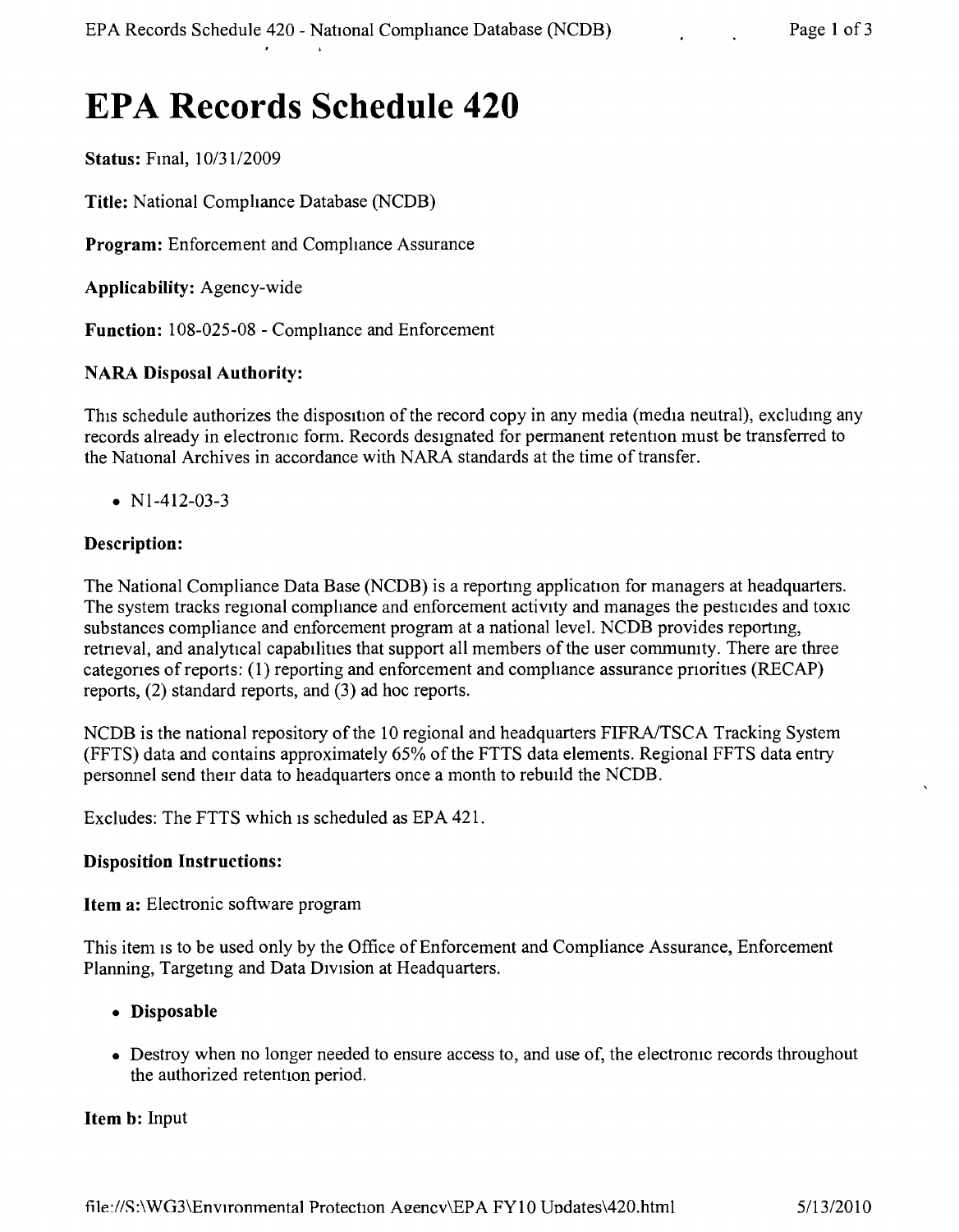## **• Disposable**

• Follow instructions for EPA 171.

## **Item c:** Electronic data

This item is to be used only by the Office of Enforcement and Compliance Assurance, Enforcement Planning, Targetmg and Data Division at Headquarters.

- **• Permanent**
- Close after monthly updates from FTTS.
- Transfer data annually to the National Archives, as specified in 36 CFR 1235 44-1235.50 or standards applicable at the time.

**Item d:** Output and reports

- **• Varies**
- File with related records and follow instructions for the related records.

**Item e:** System documentation

This item is to be used only by the Office of Enforcement and Compliance Assurance, Enforcement Plannmg, Targeting and Data Division at Headquarters.

- **• Permanent**
- Transfer records necessary to document how the system captures, manipulates, and outputs data to the National Archives annually, as specified m 36 CFR 1235.44-1235.50 or standards apphcable at the time. Documentation is transferred with the electronic data (item c).

#### **Guidance:**

This system has a single source of input data which is selected from the regional FTTS, scheduled as EPA 421. Monthly update data is transmitted to the EPA headquarters Office of Compliance and loaded into NCDB monthly.

#### **Reasons for Disposition:**

The following changes were made in the  $04/30/2008$  version:

- Revised schedule title.
- Revised disposition instructions for items a and b.
- Added applicability to disposition items a, c and e.
- Revised title of disposition item e.

Initially this system was submitted as part of EPA 267 - FIFRA/TSCA Tracking System/National Compliance Data Base (FTTS/NCDB). During the appraisal review held on August 8, 2000, it was